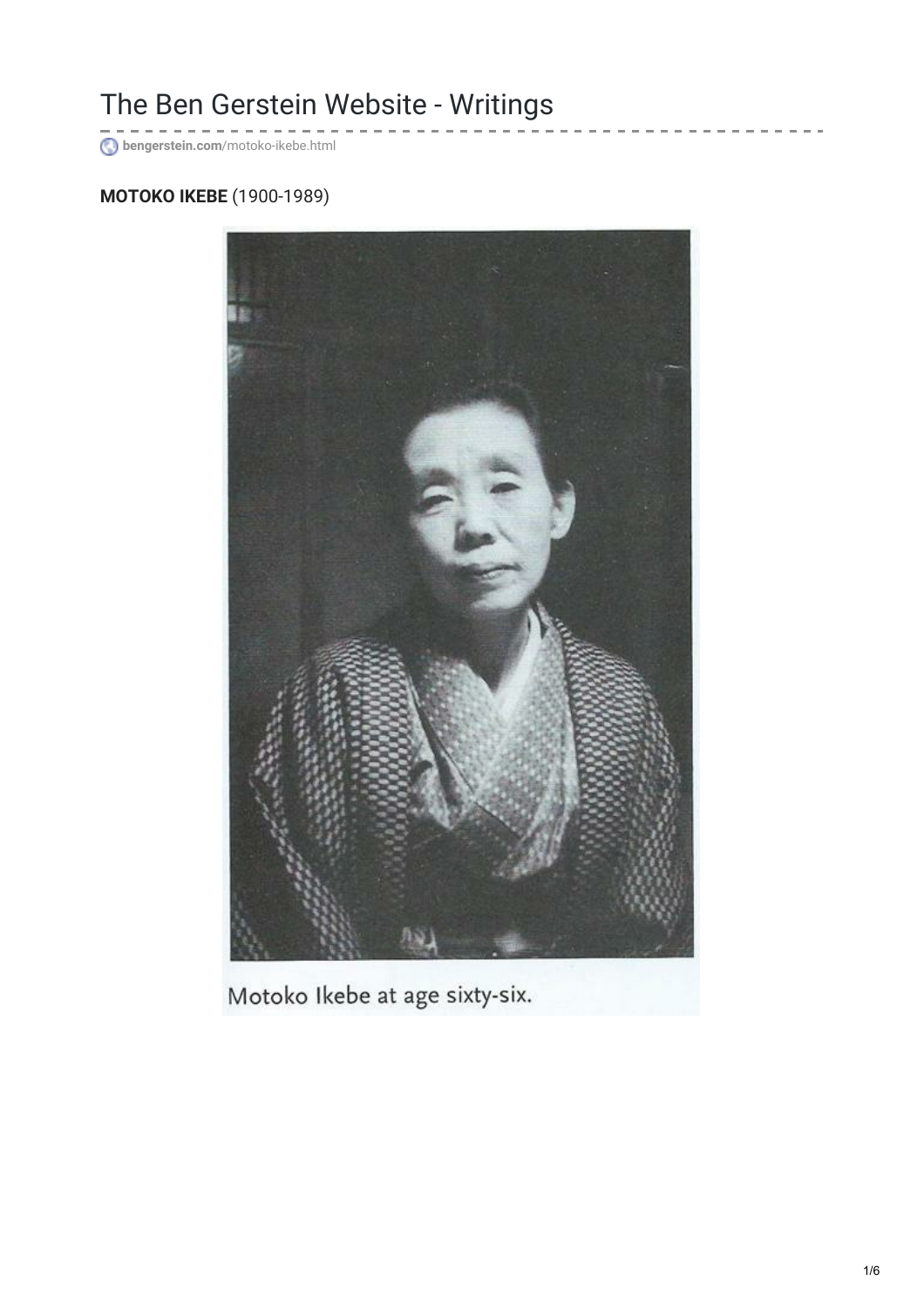

Motoko Ikebe, age eighty-three.

From *Living and Dying in [Zazen](http://www.amazon.com/Living-And-Dying-In-Zazen/dp/0834805316)*, p. 127–133. (Arthur Braverman, Weatherhill, New York, Tokyo, 2003.)

There is no place where God is not. Sentient and non-sentient beings dwell in the life of God. In that respect human beings, birds, animals, insects, trees and grasses, and all things down to the tiniest pebbles are all equal. However, as the saying "Man is a thinking reed" indicates, human beings can think thoughts such as, "What am I? What is the meaning of life? Why was I born?" In this way, only humans can ask who they are—realizing that their heart-minds are reality. With this as a starter, they can know their relationship to God and to all other beings, and live their lives on this earth according to the will of God. It is because of this and only this, that human beings can see the joy of awakening to the true existence.

People who haven't awakened to the true nature haven't fulfilled their mission as humans. For other creatures, even insects, there is no need for awakening. They are nature as they are. Humans have fallen from their natural state because of delusion. So they awaken to their original nature that everything is one—to that original feeling. The mission of humans is to cease producing the waves that have occurred up until now as a result of egotism.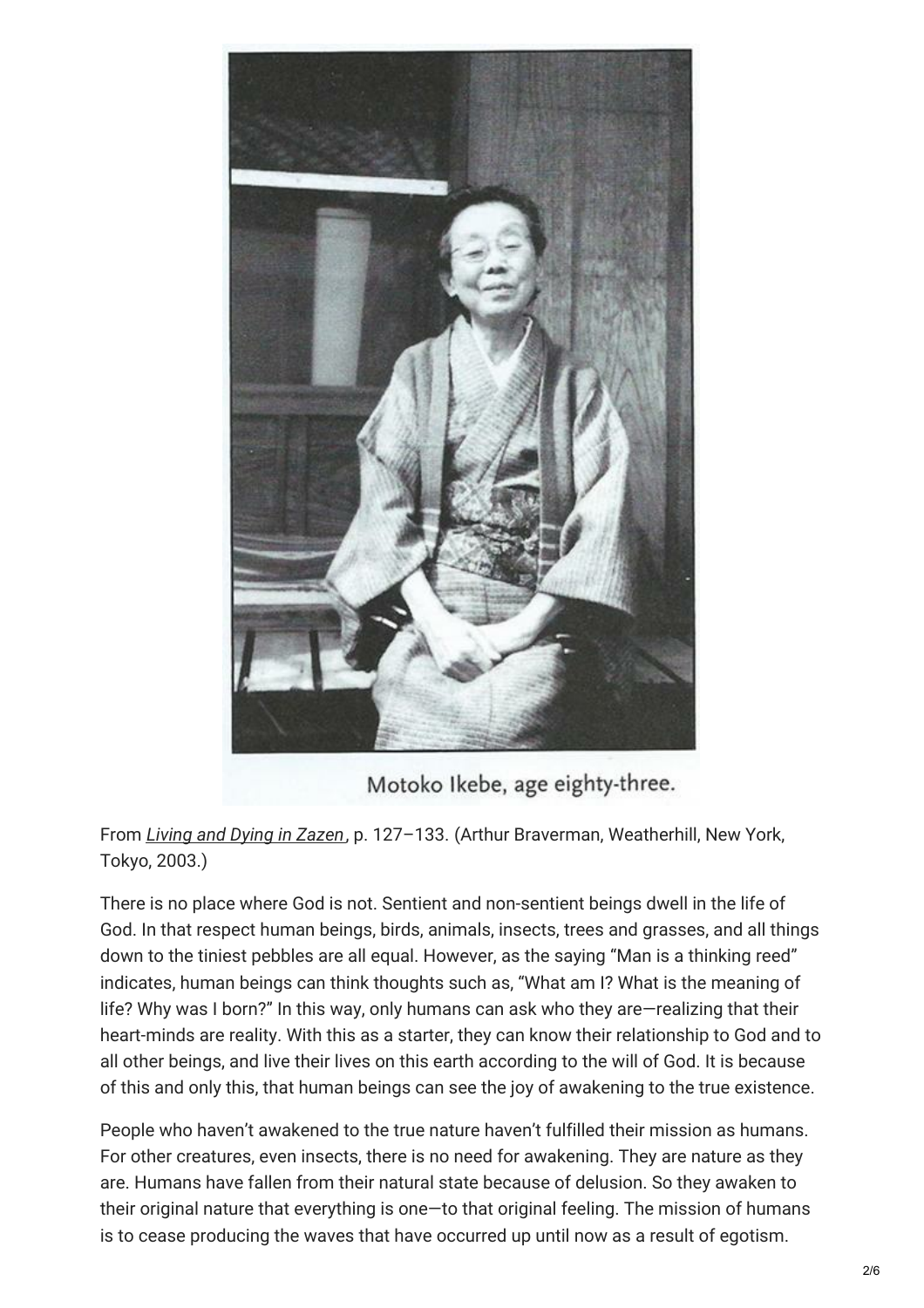When that is done, a human being is born for the first time; that is the definition of a human being. Without that experience, no matter how renowned or eminent one is, not matter how great one's achievement in history is, one is after all a scoundrel, no different than the criminal on the gallows. Without that experience, no matter how respectable one may appear to be, everyone (excuse me for saying this), even the emperor, is a villain on the gallows…. So we have to do zazen. It's the most important thing in the life of the human being. Other animals are doing zazen naturally, so they don't have to make a special effort. Even insects, bugs, and worms are all doing zazen.

Dogs and cats discriminate. They have true discrimination. Humans have deluded discrimination. Dogs, cats, and insects are hot when it is hot, cold when it is cold, but they don't discriminate in delusion as humans do. Humans, too, if they practice zazen, will naturally attain this state.

There is no expression with deeper meaning than that of the word "just" in "just sitting" [*shikantaza*]. No matter what, throwing away the activity born of ignorant doings, you sit there, which means you are not being fooled. You stop delusions and sit. "But most people can't do that," you say. That's because they hold onto delusion. "Delusions rise again. There's nothing I can do." You shake your head and shake off deluded thought, thinking, "Now it's fine." Then, "They've risen again." For an hour you keep shaking your head, but there's nothing you can do. Grasping delusions and trying to push them away, you think they will disappear. Just stop that, stop deluded thinking. Because you give these delusions your attention, they keep coming back.

Just cease deluded thinking and sit. The highest work a human being can do is to cease deluded thoughts. Zazen means just sitting. Don't be deluded. Don't think "good" don't think "bad." It is said, "Clarify life, clarify death, that is the most important meaning of Buddhism." Truly, just sit…. That's all there is.

We've fallen into this existence because of our disregard for cause and effect, so we have to return to place where we stop the causal mind. We have to transcend cause and effect. That is zazen. Zazen is ceasing to create karma. That's the reason we sit, isn't it? To stop creating karma and only that. Human beings can do nothing other than that. It's a lowly existence. We still think things like, "I'm a little more intelligent, or I'm a little luckier"… but those thoughts amount to nothing. "I'm a little healthier" and so forth—none of that will do us any good, it's of no use whatsoever. Just sit. To actually travel the road of truth you only have to stop creating delusion. That's the only thing humans can do. Since it was humans who created delusions, all they have to do is stop. That's the only reason for sitting. Never mind what will happen next. This wholeness will act on us from within. Humans should do what they can, that is, cease creating delusion. Then awakening is already there, for anyone and everyone, without a doubt. It's written in the *Shushoji* ["Practice Enlightenment" chapter of Dogen's *Shobogenzo*] and in many other places. So there is no need to worry, just cease creating delusion. "Ah, there it is again!" That thought too is delusion. If you give it attention, there is no limit to delusion. So quit creating delusions and just sit. Then when you face this way, which is your life, based on your practice, the posture in which you stop creating delusion is the sole true mind. Life's true wisdom is derived from this, from this work. It will arise from the true mind, undoubtedly.

"I've stopped creating delusion, why is it so trivial?" That thought too is delusion, isn't it? Consider it as when the brain stops. You feel gratitude, a feeling you've yearned for. You'll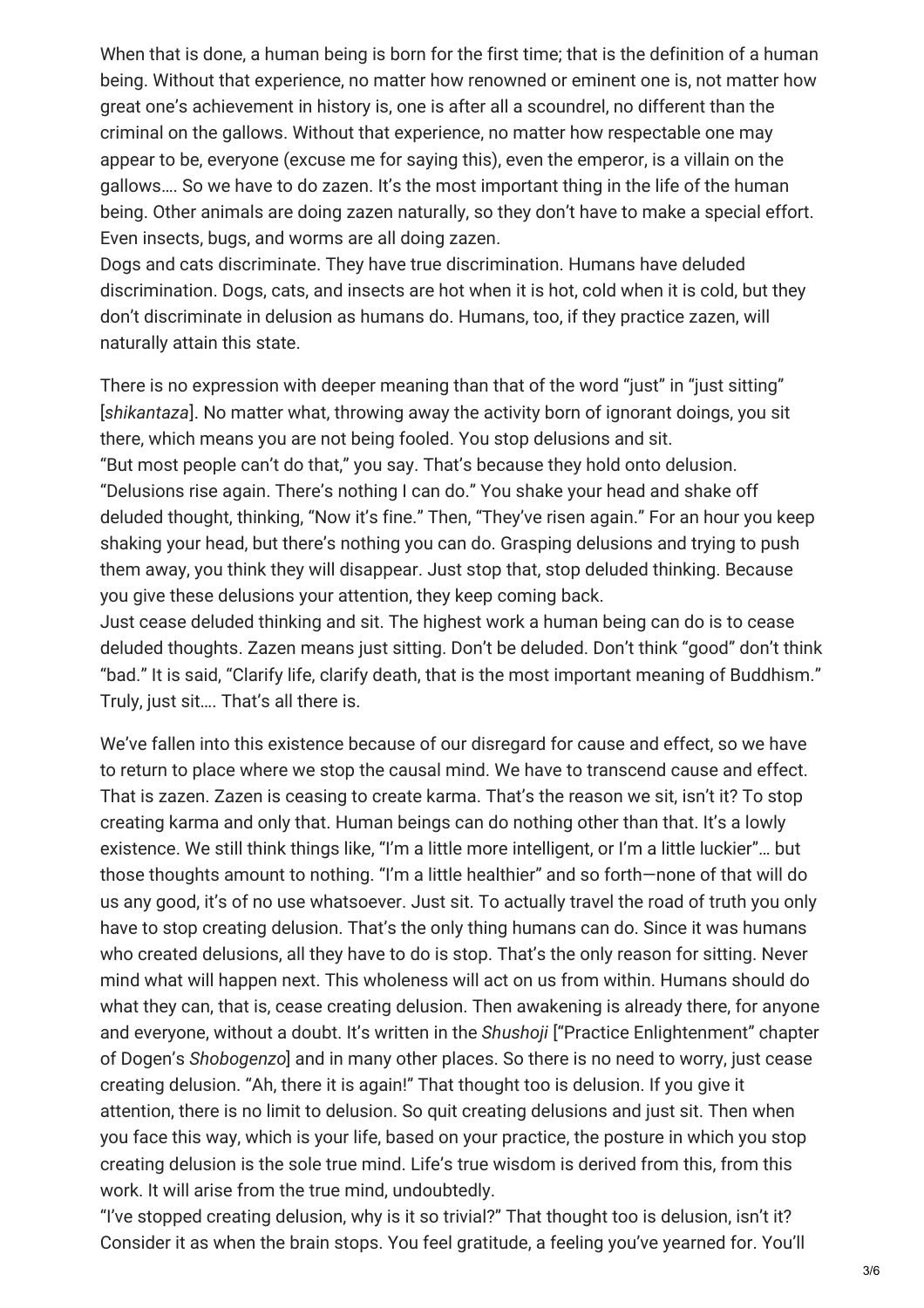bow to everything, appreciate everything, and there you will continue your practice. But don't stain it by overdoing. [This expression, *te aka o tsukeru* is equivalent (but not as clear) to Shunryu Suzuki's expression, "When you make some special effort to achieve something, some excessive quality, some extra element is involved in it. You should get rid of excessive things… [such as pride]." From *Zen Mind, Beginner's Mind*.] Act with a truly quite mind of no thought.

Since breath is the greatest aid to zazen, you must take special care with it. When you are attentive to your breath, you will naturally be attentive to your mind. Isn't that true? When you react to each encounter, your heart may start to pound, or it may tighten up. Or, if you are happy, for example, it may go pit-a-pat. It is constantly reacting this way as if it were being bullied. The heart works in conjunction with the lungs circulating the blood throughout the body. When the system is calm, blood circulates through the body smoothly. There are no lapses and you have good health….

Start by counting your breath. You will eventually be doing it unconsciously. Count the number of breaths. When it becomes your own, you will no longer count. You will be able to breathe in a way that suits you. What's more, this state of mind in which you practice zazen will be expressed in your life. You will be able to breath in this natural way in all states.

When you say, "Another delusion! I can't do anything about it," you are giving these delusions wheels, aren't you? And when you say, "Why do they manifest? I'm so pitiful." You are holding onto this "pitiful self." There is no such thing, so just let go and there will be no problem. "If that's true" you say, "if it's okay to just sit there in a fog, wouldn't it be better to just go to sleep?" Waking up and sleeping are relative. If you're not sleeping, you are awake. We are not talking about problems of this world like waking or sleeping.

There is something unrelated to all that—something that continues to be awake through eternity, something that continues though you die. That's where you have to sit. There, your mind becomes perfectly clear and warm. You may think I mean warm in the sense of body temperature, but I don't. You may think that by perfectly clear I mean like the blue sky or a moonlit night. But examples like those are unnecessary. This transcends examples. The saint Ippen called it "quiescent no-mind." You must sit within "quiescent no-mind." The mind is not put to work. When it arises, you leave it as is. You let it be. It's because you pay attention to it that things arise one after the other ceaselessly. We call this the demon because it stands in the way of our escaping from the three worlds.

Now if you truly sit in quiescent no-mind, it's quite difficult to do it for an hour straight. You may say "I hear sounds." Since that is proof that your ears are working well, rejoice in it. If you can't hear anything when you are sitting, that would be reason for alarm. You may say, "My feet are becoming numb." If your legs don't become numb, something may really be wrong. Don't concern yourself with numbness, it can't be helped. Simply switch the position of your feet.

Just cease creating delusions, don't delude yourself. You have to sit in a manner in which delusion has no real relation to you. That's the way to sit

When you were born, when you die, and in between, every breath is life-death. So you need not worry about it; there is no death. If you do zazen, you will realize this fact.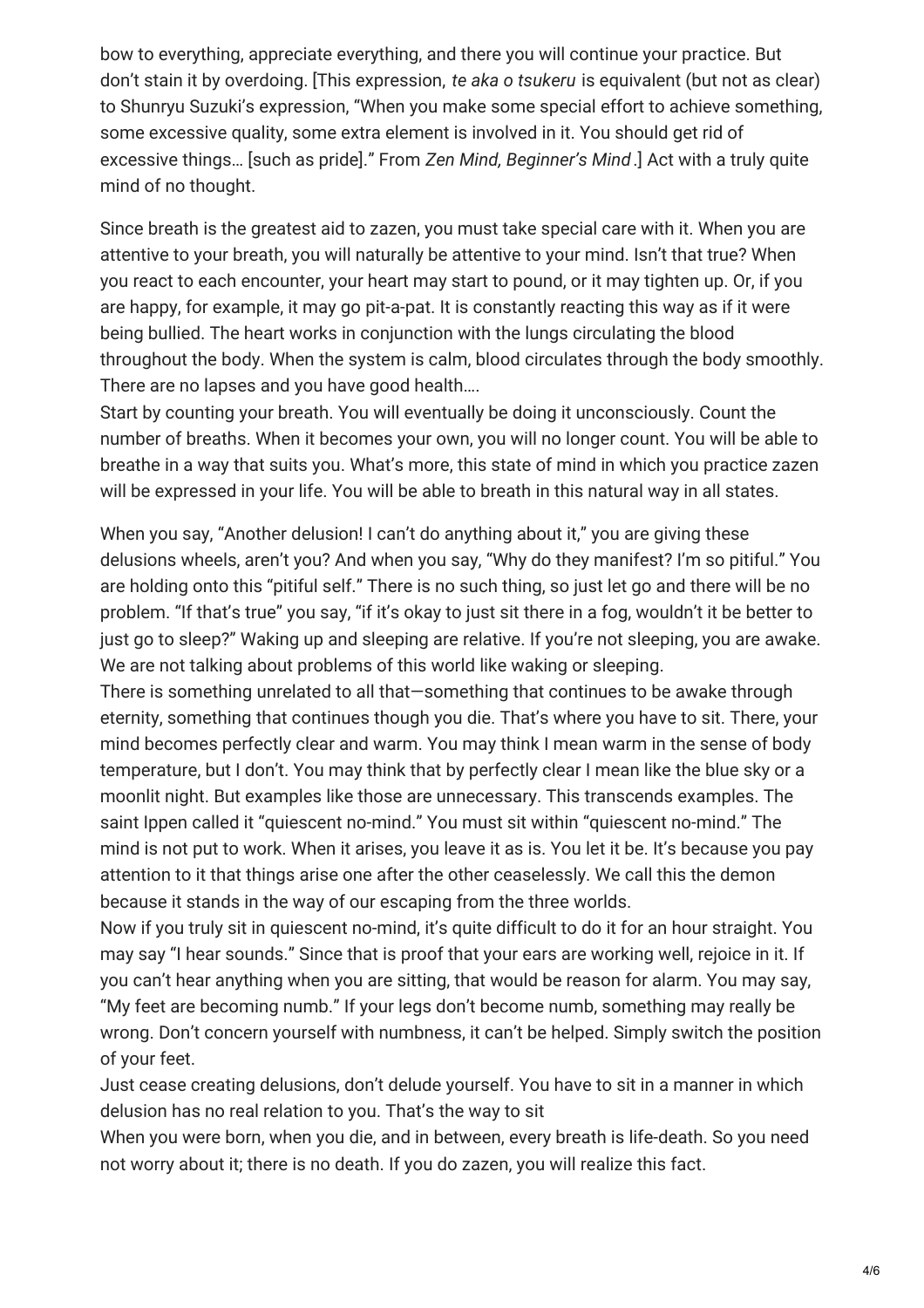From now on, throughout this year, sit resolutely. Sit through this year and the next. You should sit throughout your whole life.

Then when you realize "This is it", you won't continue accumulating karma. You won't pile up the three poisons. The three poisons are of this world. You will be throwing them away in zazen because you won't be holding on to them.

Holding on is the number-one fault. When you hold on you are not free. Then you won't even be able to have a cup of tea, you won't be able to hold the cup. You have to let go constantly. Hold on to something and the act of holding will soil it. Many times you hear people say, "I did it for him but he doesn't show any appreciation." The act is already soiled. You are doing it because you want favor bestowed upon you.

Since we are simply being allowed to do what we do, whatever happens is fine. If in an encounter I am acting in accord with my inner calling, there is no need to inquire into the results. We must treat each instance in this way, not giving attention to deluded thoughts, and since this "Mr. Delusion" is just a lump of attachments, he will weaken, won't he? Then he will disappear for sure.

At any rate, if you advance in single-minded zazen here in this way, giving life to it, you will understand this feeling of gratitude. That's why you won't expect anything from anyone…. If you are expecting something you already have adopted a greedy mind. When you yourself change, surely some people around you will be moved by that change. Your actions alone will be a great sermon. Sitting on a high seat, spreading the sleeves of your red robes, waving your hands, voice and body shaking, sermonizing, is not the real sermon. It is theater.

When your true self is practicing the activity of true mind, that is a great sermon. There is no other way. You may wonder, "What do I need to do to practice the activity of true mind?" You must realize more and more the "oneness." In zazen you will understand this oneness for a second or for a minute. It will accumulate.

Life is the universal creation. There is no more perfect work of art. That's how wonderful it is…. But past karma has made it necessary for me to suffer in this life. Karma is the form taken by effects of accumulation from causes.

Repentance is not saying, "I was wrong." When someone says, "I was wrong," it means nothing. Single-minded zazen, even for a minute, is the correct response. Sit true Zen…. In this you will have repented. It is said, "If you want to repent, practice zazen and understand reality." That is repentance. If you feel you've wronged someone, you should sit earnestly. In that way you will build yourself.

Little by little, you will advance until you reach the end. Your karma will be erased and you will doubtlessly improve physically. Whatever happens, there will be nothing to worry about.

Zazen is not something reserved for when you sit. Humans already live in Zen. This already is. It's the original enlightenment of the whole universe; it is "thus" (*nyo*). And the place deep inside of us is "comes" (*rai*). We sit in this "thus come" (*nyorai*). What we call "I" is the whole universe. It is here where we must sit. All we need to do is stop creating delusion. Just stop the three poisons, which means stop and sit.

As long as we are alive we are creating delusion because we are fumbling through life. We call this living. We have to quit this way of living.

"Then," you say, "I might as well hang myself." That's not right. We have to quite within this life of fumbling. We have to practice within it. No matter what circumstances manifest, we